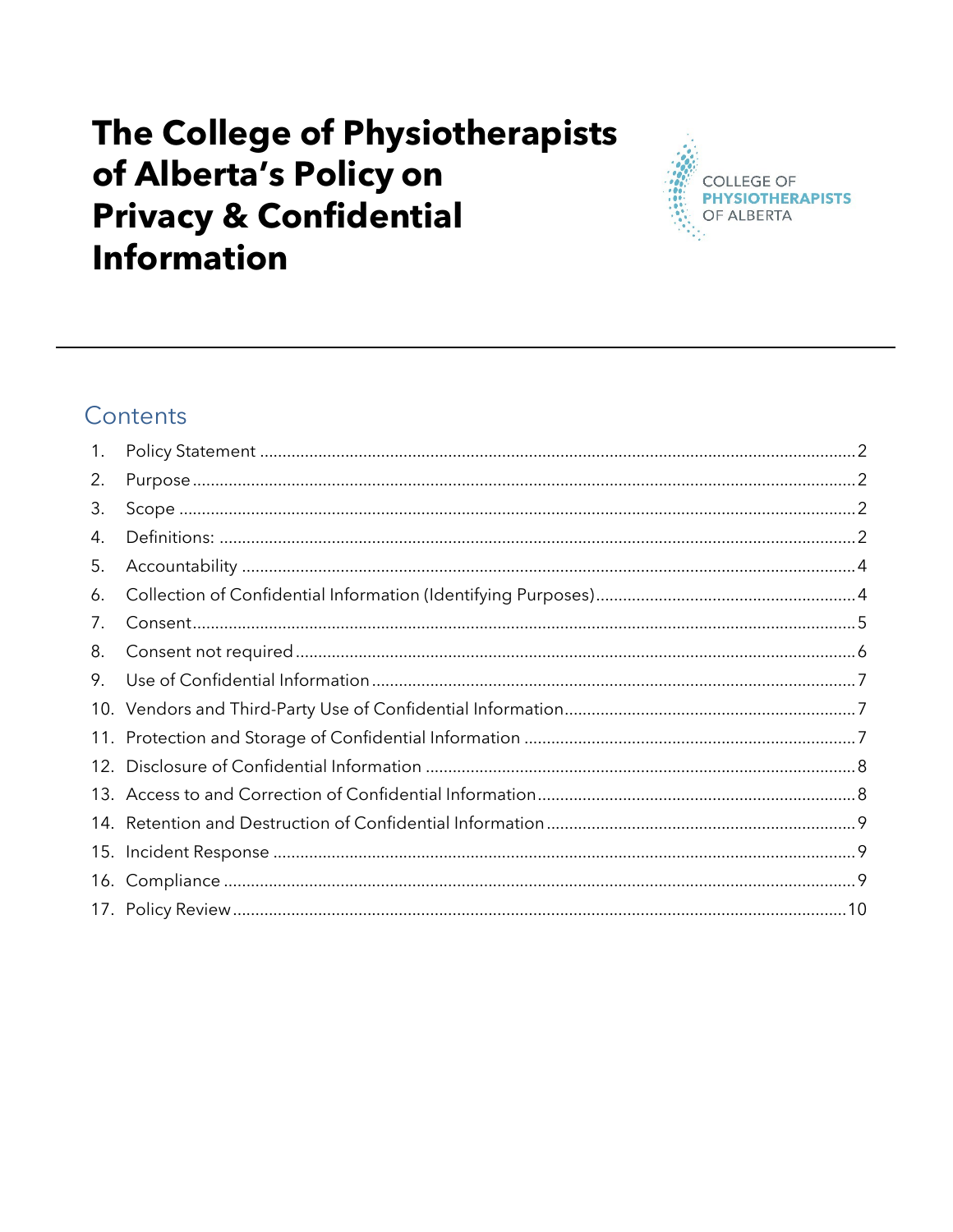### <span id="page-1-0"></span>**1. Policy Statement**

Physiotherapy Alberta – College + Association (operating as the College of Physiotherapists of Alberta, alternately referred to as CPTA or the College) values the privacy of members, applicants, employees, volunteers and members of the public. As a professional regulatory body legislated under Alberta's *Health Professions Act (HPA)*, the College takes seriously our duty to protect confidential information and to take all reasonable measures to safeguard the confidential information in our custody and control or to which we have access.

## <span id="page-1-1"></span>**2. Purpose**

The College of Physiotherapists of Alberta's authority to collect personal information arises from the *HPA*, the *Physical Therapists Profession Regulation (PTPR)*, and our governmentgranted mandate to regulate the practice of physiotherapy within the province of Alberta. We manage personal information in accordance with Alberta's *Personal Information Protection Act (PIPA)*.

This policy outlines the principles and practices the College of Physiotherapists of Alberta follows to ensure we meet our commitment to protect the privacy of confidential information in our custody or control. This policy:

- Documents our practices related to the collection, use, protection, disclosure, access, correction, retention, and destruction of confidential information.
- Provides guidance to staff as they address challenges associated with handling confidential information.
- Aims to achieve statutory and regulatory compliance.

## <span id="page-1-2"></span>**3. Scope**

This policy applies to all the College of Physiotherapists of Alberta employees including volunteers, personnel affiliated with or subcontracted to the College, and to third-party contractors providing services on our behalf.

### <span id="page-1-3"></span>**4. Definitions**

| <b>Applicant:</b>                                        | Refers to an individual who has applied to the College for registration<br>as a regulated member or for membership as a non-regulated<br>member.                                                                                                                                                                                              |
|----------------------------------------------------------|-----------------------------------------------------------------------------------------------------------------------------------------------------------------------------------------------------------------------------------------------------------------------------------------------------------------------------------------------|
| <b>Business</b><br><b>Contact</b><br><b>Information:</b> | An individual's name, position name or title, business telephone<br>number, business<br>address, business e-mail, business fax number and other similar<br>business information used to contact an individual in his or her capacity<br>as an employee of an organization.                                                                    |
| <b>The College:</b>                                      | The College of Physiotherapists of Alberta as established under<br>authority from Alberta's Health Professions Act (HPA) and the Physical<br>Therapists Profession Requlation (PTPR).                                                                                                                                                         |
| <b>Confidential</b><br><b>Information:</b>               | Not limited to, but includes:<br>all personal information and personal employee information as<br>defined by the Personal Information Protection Act (PIPA);<br>• all health information as defined by Alberta's Health Information Act<br>(HIA) to which the College may have access;<br>all business information deemed to be confidential. |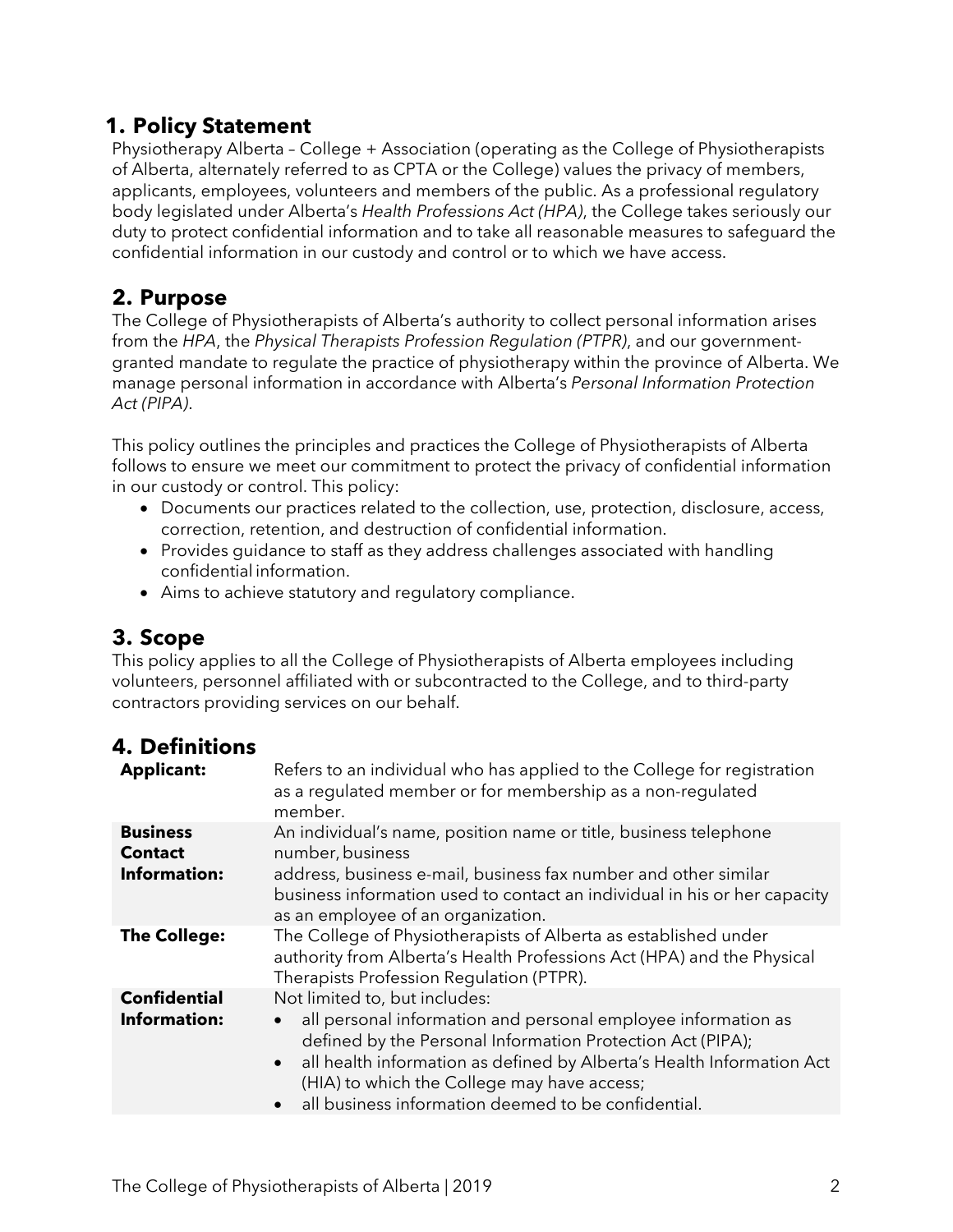| <b>Employee:</b>                                         | Any individual employed by the College including, but not limited to<br>volunteers, council members, committee members and contractors,<br>whether members of the profession or members of the public, who<br>from time to time perform a service on behalf of the College.                                                                                                                                                                                                                                                                                                                                                                                                                                                                                                                                                                                         |
|----------------------------------------------------------|---------------------------------------------------------------------------------------------------------------------------------------------------------------------------------------------------------------------------------------------------------------------------------------------------------------------------------------------------------------------------------------------------------------------------------------------------------------------------------------------------------------------------------------------------------------------------------------------------------------------------------------------------------------------------------------------------------------------------------------------------------------------------------------------------------------------------------------------------------------------|
| HIA:                                                     | Health Information Act, H-5, RSA 2000 and applicable regulations.                                                                                                                                                                                                                                                                                                                                                                                                                                                                                                                                                                                                                                                                                                                                                                                                   |
| HPA:                                                     | Health Professions Act, H-7, RSA 2000 and applicable regulations.                                                                                                                                                                                                                                                                                                                                                                                                                                                                                                                                                                                                                                                                                                                                                                                                   |
| <b>Members of the</b><br><b>Public:</b>                  | Encompasses the public at large, external stakeholders, employers and<br>contractors (e.g., WCB) who are not also registered members of <b>the</b><br><b>College of Physiotherapists of Alberta.</b>                                                                                                                                                                                                                                                                                                                                                                                                                                                                                                                                                                                                                                                                |
| <b>Non-Regulated</b><br><b>Member:</b>                   | Refers to a person who is registered as a member according to Section<br>33(1)(b) of the HPA and in accordance with the College of<br>Physiotherapists of Alberta Bylaw 31.                                                                                                                                                                                                                                                                                                                                                                                                                                                                                                                                                                                                                                                                                         |
| OIPC:                                                    | Alberta's Office of the Information and Privacy Commissioner.                                                                                                                                                                                                                                                                                                                                                                                                                                                                                                                                                                                                                                                                                                                                                                                                       |
| <b>Personal</b><br><b>Information:</b>                   | Information about an identifiable individual excluding business contact<br>information. Including, but not limited to:<br>Name,<br>$\bullet$<br>Home address and phone number,<br>Age,<br>٠<br>Sex,<br>$\bullet$<br>Marital or family status,<br>٠<br>An identifying number,<br>٠<br>Financial information,<br>$\bullet$<br>Health information, and<br>Educational history.<br>In respect of an individual who is a potential, current, or former<br>employee of the College, personal information reasonably required for<br>the purposes of:<br>establishing, managing, or terminating an employment or volunteer-<br>work relationship, or<br>managing a post-employment or post-volunteer-work relationship<br>between the College and the individual but does not include personal<br>information about the individual that is unrelated to that relationship. |
| <b>Personal</b><br><b>Employee</b><br><b>Information</b> |                                                                                                                                                                                                                                                                                                                                                                                                                                                                                                                                                                                                                                                                                                                                                                                                                                                                     |
| <b>PIPA:</b>                                             | Personal Information Protection Act, S.A. 2003 c. P 6.5 and applicable<br>regulations.                                                                                                                                                                                                                                                                                                                                                                                                                                                                                                                                                                                                                                                                                                                                                                              |
| <b>Policy/policies:</b>                                  | Privacy and information-related policy instruments of the College<br>include thispolicy and all directives or procedures falling under it.                                                                                                                                                                                                                                                                                                                                                                                                                                                                                                                                                                                                                                                                                                                          |
| <b>Regulated</b><br><b>Member:</b>                       | Refers to a person who is or was registered as a member according to<br>Section 33(1)(a) of the HPA, including individuals fulfilling the criteria<br>for registration under Sections 3, 7, or 8 of the PTPR.                                                                                                                                                                                                                                                                                                                                                                                                                                                                                                                                                                                                                                                       |
| <b>Vendor:</b>                                           | An individual or organization that performs a service on behalf of the<br>College, pursuant to an agreement with the College; of particular<br>relevance are vendors providing services that involve access to the<br>College information or that are otherwise information-related.                                                                                                                                                                                                                                                                                                                                                                                                                                                                                                                                                                                |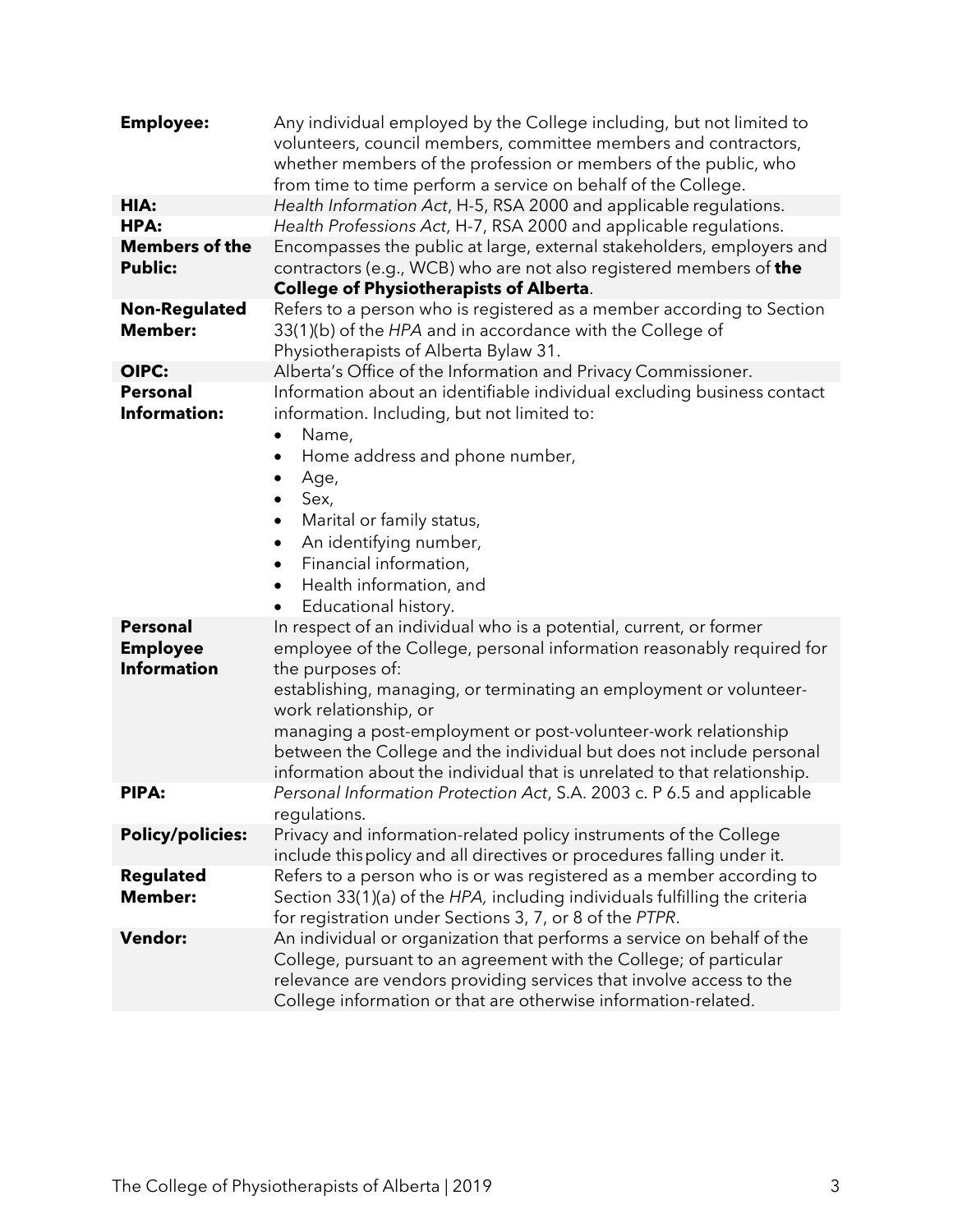# <span id="page-3-0"></span>**5. Accountability**

The College is responsible for protecting and ensuring the authorized collection, use, disclosure, access, correction, retention and destruction of the confidential information under its control.

Accountability for ensuring compliance with privacy legislation rests with the Registrar/Executive Director of the College of Physiotherapists of Alberta. The Registrar will designate one employee as the College of Physiotherapists of Alberta's Privacy Officer.

The Privacy Officer is responsible for the College's compliance with privacy legislation, including the protection of confidential information, privacy policy development and adherence. The Privacy Officer is accountable to maintain current knowledge of emerging threats and best practices related to information handling.

The College, under the direction of the Privacy Officer, implements and routinely reviews policies and procedures to:

- Protect confidential information,
- Oversee compliance with privacy legislation,
- Receive and respond to privacy inquiries and complaints, and
- Inform employees and vendors about privacy policies and procedures.

The Privacy Officer may delegate accountability and authority to other individuals within the College to act on the Privacy Officer's behalf or to take responsibility for routine handling of confidential information. The College is responsible for ensuring that employees and vendors comply with the College's policies and procedures pursuant to relevant legislation and/or agreements. College staff who handle confidential information must protect the information as described in this policy.

This policy describes the minimum standards the College and College Staff must use.

The College will:

- Comply with the provisions of the privacy legislation that the College of Physiotherapists of Alberta is subject to; any other enactment that applies to the College; and any agreements governing access to and handling of information. If a conflict arises between information sharing agreements and legislation, legislated requirements will supersede all other agreements.
- Share its privacy policies with individuals upon request.
- Provide all new employees with an orientation detailing organizational policies and obligations when accessing and/or handling confidential information.
- Classify confidential information of a particularly sensitive nature, imposing additional protections on its collection, use, storage, retention and/or disclosure as appropriate.

## <span id="page-3-1"></span>**6. Collection of Confidential Information (Identifying Purposes)**

The College collects information from members, applicants, employees and members of the public and will identify the purpose for which it is collecting personal information either before or at the time of collection. The College will collect confidential information by fair and lawful means and will limit its collection of confidential information to that which is reasonable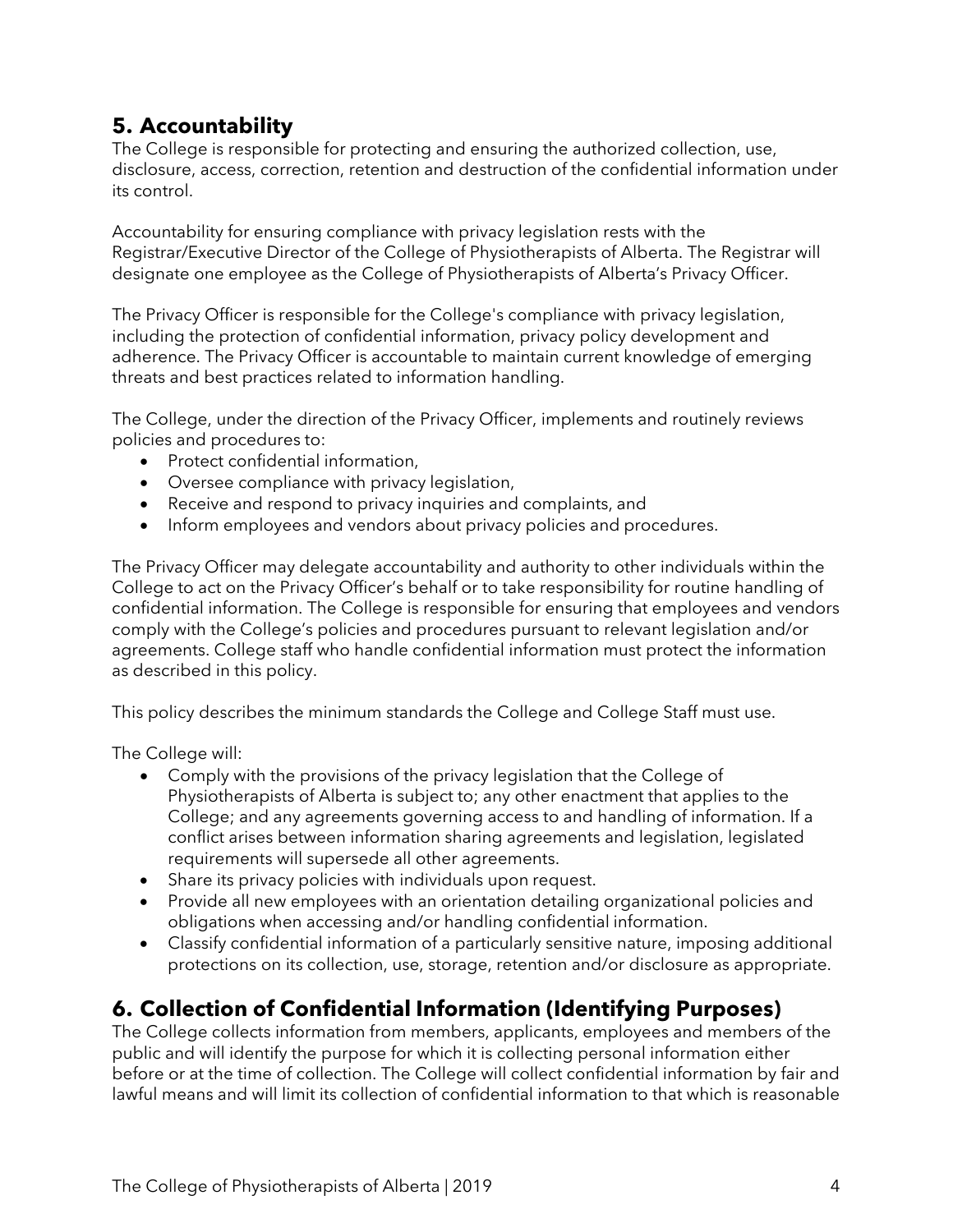for the purposes identified.

#### **Regulated members, non-regulated members and applicants**

The College of Physiotherapists of Alberta collects information for regulatory purposes. This includes determining eligibility for registration and maintaining the registers of members. Information is also used to support activities that further the College of Physiotherapists of Alberta's mandate to protect the public interest (e.g., workforce planning and research that promotes innovative, quality physiotherapy care).

#### **Employees**

The College of Physiotherapists of Alberta collects information from employees (including volunteers, council members, committee members, and contractors) and potential employees for the purpose of establishing, maintaining or terminating an employment or volunteer-work relationship, and managing the postemployment or post-volunteer-work relationship.

#### **The public**

The College of Physiotherapists of Alberta collects information from members of the public to respond to queries regarding physiotherapy practice, and/or to implement the investigation and discipline process.

From time to time the College may receive confidential information from other sources. The College will adhere to the provisions of all information sharing agreements made with those who may provide confidential information to the College. The College will also adhere to any privacy legislation relevant to such information. In the event of a conflict of provisions between the agreements and the legislation, relevant legislation will prevail.

The College will communicate verbally, electronically or in writing the primary purpose of collecting, using and/or disclosing confidential information. Upon request, persons collecting confidential information will explain these identified purposes or refer the individual to the Privacy Officer for further explanation.

### <span id="page-4-0"></span>**7. Consent**

The College obtains consent for the collection, use and/or disclosure of confidential information from the individual who is the subject of the information, except when such collection, use and/or disclosure is authorized, required or permitted by legislation.

When consent is required for the collection, use and/or disclosure of confidential information, it will be obtained at the time of collection, and in a manner that is easily understood. The College will use reasonable efforts to ensure that an individual is advised of the identified purposes for which confidential information is collected, used and/or disclosed.

The College may seek consent to use and disclose confidential information after it has been collected but before it is used or disclosed for a new purpose.

An individual may revoke consent for the collection, use and/or disclosure of their confidential information at any time, if the purpose for collection/use/disclosure is not a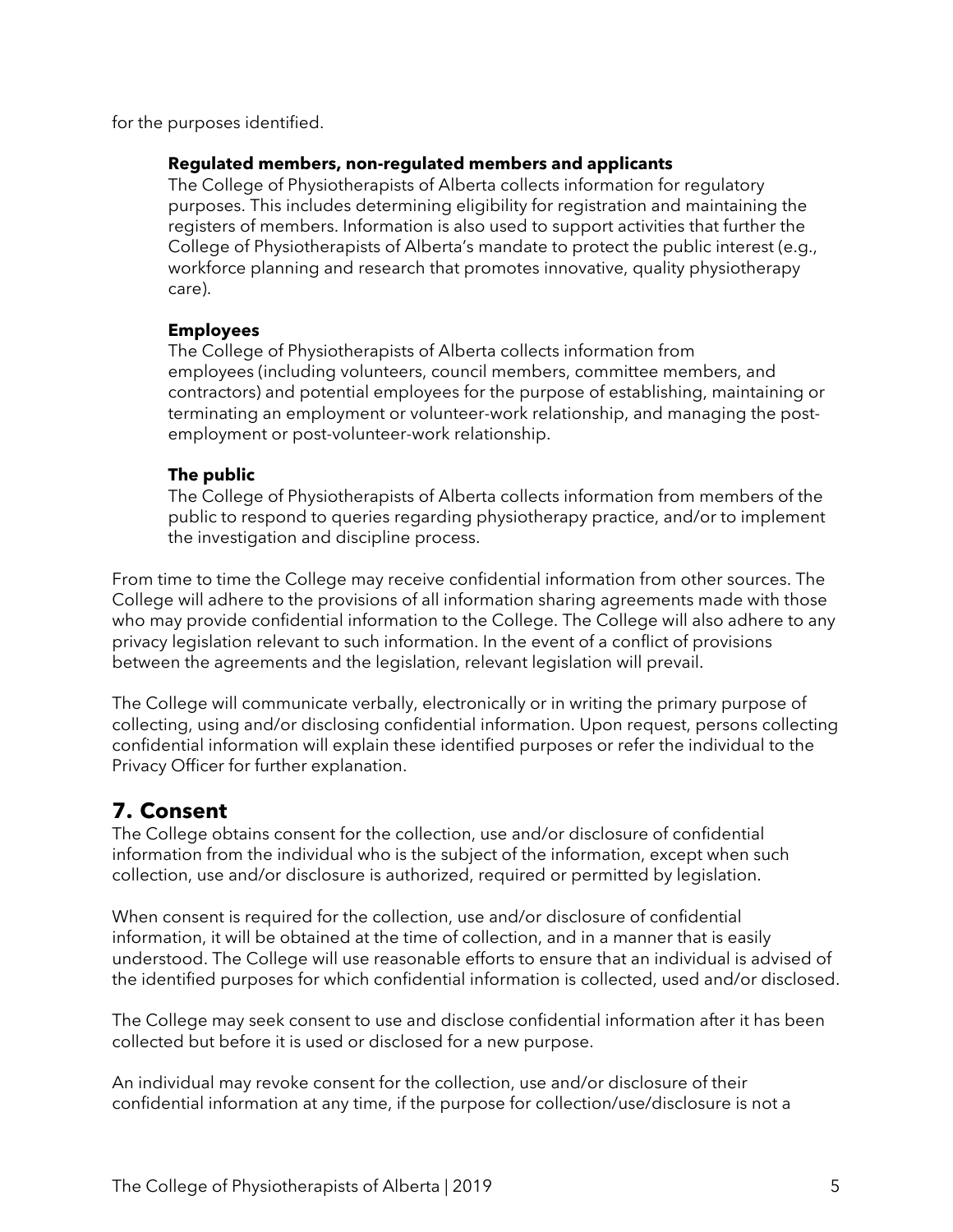requirement under legislation, and if doing so does not change or frustrate a legal obligation. If an individual revokes consent, the College will cease to use and disclose the confidential information, except as permitted or required under PIPA, the HPA or other relevant legislation.

Revoked consent may limit the College's ability to serve that individual.

# <span id="page-5-0"></span>**8. Consent not required**

#### **Registration Information:**

Provisions 14(b), 17(b) and 20(b) of *PIPA* allow the College to collect, use and disclose personal information without consent if it is authorized or required to do so.

With respect to applicants to and regulated members of the College, personal information is collected, used and disclosed to consider and approve registration, and maintain an annual certificate of registration as set out in the *Health Professions Act,* Part 2, Sections 28 and 38, and is authorized in accordance with Sections 9(1), 25 and 36(1) of the *Physical Therapists Profession Regulation*. As such, consent is not required for this purpose.

In accordance with Sections 33(3) and 85 of the *Health Professions Act,* and Section 38 of the PTPR, the following information on the *Register of Members* must be disclosed to the public upon request: member's full name, registration number, practice permit status (including conditions, restrictions, suspensions, cancellations), whether they are authorized to perform a restricted activity, practice specialization, and conduct findings on record. Members of the public may access information on the register by contacting the College of Physiotherapists of Alberta directly or through our online register.

In accordance with Section 37 of the *Physical Therapists Profession Regulation,* the College of Physiotherapists of Alberta may disclose the following information concerning its regulated members to members of the public in order to support its physiotherapist search function on its website: member's names used in practice; employment information including business name, mailing address, telephone number, fax number and email address; degrees and other qualifications; practice areas and specialization; school of graduation; gender; and languages in which the member can provide professional services.

In accordance with Section 122 of the *Health Professions Act,* the College of Physiotherapists of Alberta is required to provide demographic, education and practice information to the Minister of Health for planning and resource allocation, health system management, public health surveillance and health policy development.

In accordance with Section 63 of the *Health Professions Act*, consent is not required for the College of Physiotherapists of Alberta to obtain copies of a patient's record for the purpose of responding to a complaint against a regulated member.

#### **Personal Employee Information:**

The College of Physiotherapists of Alberta only collects, uses and discloses personal employee information for the purpose of establishing, maintaining or terminating an employment or volunteer-work relationship, and managing the post-employment or postvolunteer-work relationship. This may include information regarding performance evaluation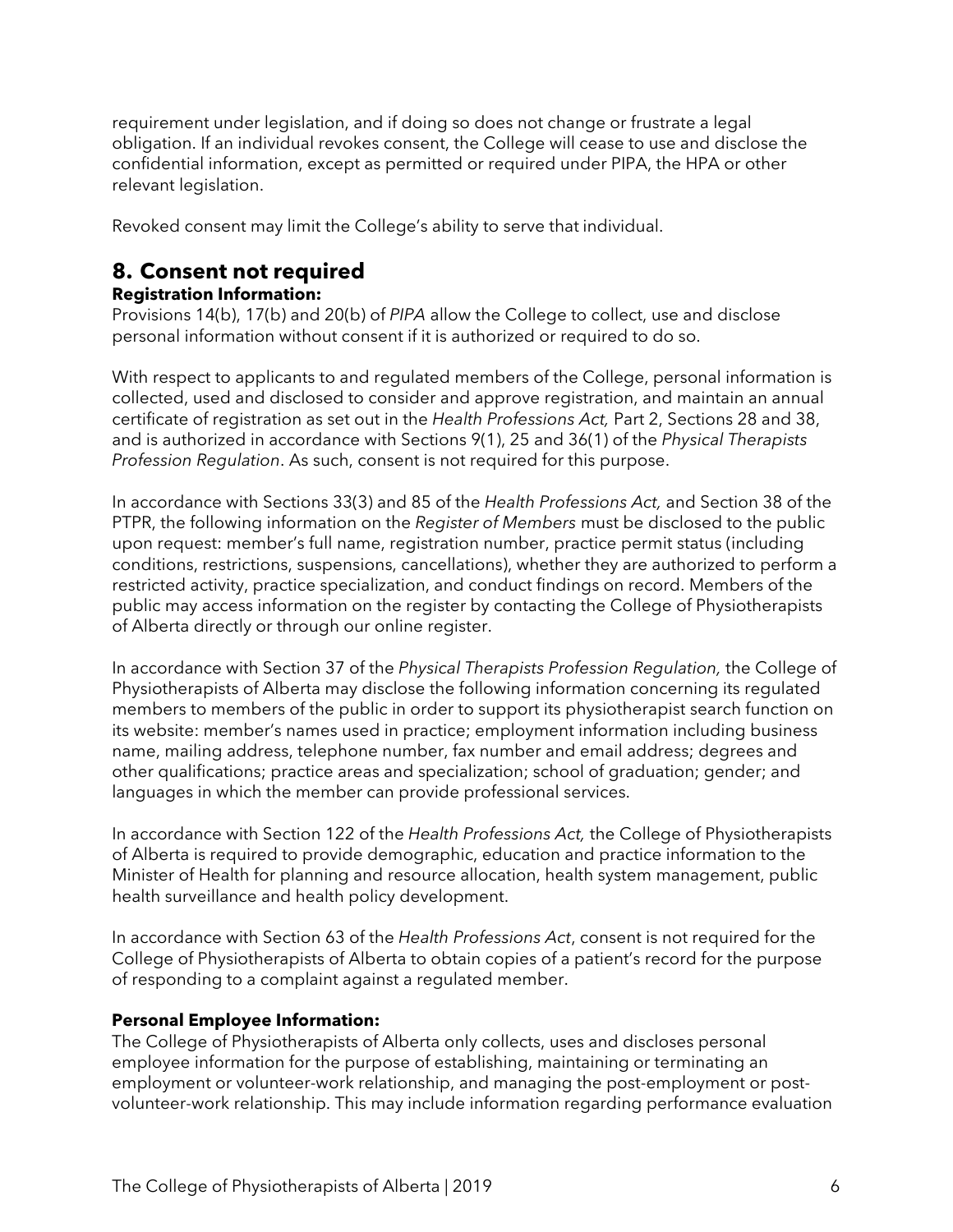and determining appropriate levels of compensation. The *Personal Information Protection Act* allows for the collection of this information without consent.

Personal information is disclosed to third party benefit suppliers and payroll administrators when necessary to administer benefits and payroll.

# <span id="page-6-0"></span>**9. Use of Confidential Information**

The College can use confidential information only for the purpose identified at the time of collection or if the use is authorized, required or permitted by legislation. The College cannot use information collected for one purpose for other purposes without clear legislative authority or individual consent.

Only authorized employees may access confidential information. All employees using confidential information will be able to explain why the College needs, how it will use, how it will protect, and if/how it might share the confidential information.

Nothing in the foregoing will restrict the College's use of anonymized data for any purpose, provided such use is in compliance with the provisions of PIPA.

## <span id="page-6-1"></span>**10. Vendors and Third-Party Use of Confidential Information**

When providing services involving access to confidential information, vendors and third-party confidential information users (e.g. researchers) are required to protect the confidentiality of personal information to which they have access to the level established by the College of Physiotherapists of Alberta, and to uphold all policies and procedures established by the College of Physiotherapists of Alberta respecting privacy and security of confidential information.

Only authorized vendors may access confidential information. All vendors are required sign a confidentiality and/or non-disclosure agreement, and to uphold all policies and procedures respecting privacy and security of confidential information. The agreement remains in effect even after termination of any business or contractual relationship with the College.

A written undertaking addressing confidentiality and destruction of confidential information is required before any information is disclosed to third-party confidential information users (e.g. researchers).

## <span id="page-6-2"></span>**11. Protection and Storage of Confidential Information**

The College will take all reasonable measures to prevent unauthorized collection, use, disclosure, modification, or access to confidential information. The College stores all confidential information in its custody in accordance with PIPA. The College protects confidential information against unauthorized access through the use of administrative, physical and technical safeguards, including but not limited to:

- Orientation and ongoing employee training regarding safeguarding personal information.
- Confidentiality agreements with employees that require them to uphold all policies and procedures respecting privacy and security of confidential information.
- Confidential information that is no longer required is disposed of in a confidential and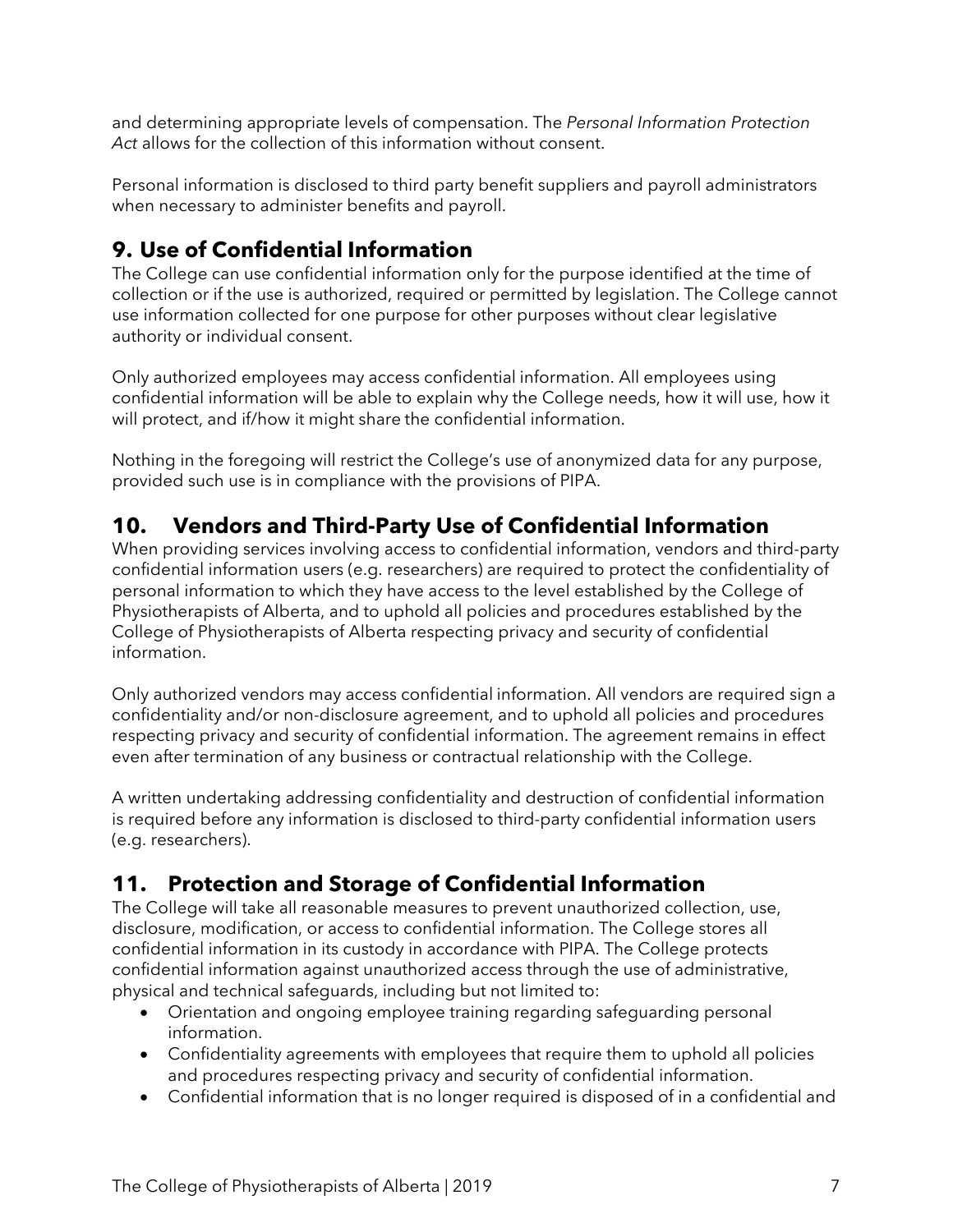secure fashion, and in accordance with the Records Retention Policy.

- Access to confidential information is restricted to authorized personnel.
- Physical files are stored in locked cabinets.
- Electronic files are password protected and encrypted and are stored on the organization or agent's server.

All employees are required to uphold all policies and procedures respecting privacy and security of confidential information. Confidentiality agreements remain in effect even after termination of any employment relationship with the College.

### <span id="page-7-0"></span>**12. Disclosure of Confidential Information**

The College only discloses confidential information for the purposes for which it was collected, with the individual's consent or as authorized or required by legislation.

Confidential information will generally be disclosed:

- To the individual who is the subject of the information, or
- With the consent of the subject individual, or
- When clearly identified as information the College will disclose at the time of collection,or
- When deemed publicly available information, or
- As authorized or required by law.

Confidential information will not be disclosed:

- When prohibited by law, or
- When such disclosure would contravene the terms of an information sharing or other such agreement.

## <span id="page-7-1"></span>**13. Access to and Correction of Confidential Information**

The College will ensure confidential information is as accurate, complete, and current as reasonably possible.

An individual has the right to view their confidential information and records regarding the use and disclosure of that information unless disclosure may or must be withheld according to the provisions of *PIPA.* An individual may seek access to their confidential information by contacting the Privacy Officer.

- All requests must be in writing and the identity of the individual making the request confirmed.
- The College of Physiotherapists of Alberta has 45 days to provide access to the personal information on file.
- There may be a reasonable fee charged for access or reproduction of information based on a cost recovery basis.

An individual may challenge the accuracy and completeness of confidential information the College has in its custody and control and may request to have it amended as appropriate. The College will address all requests for correction of confidential information in accordance with *PIPA*.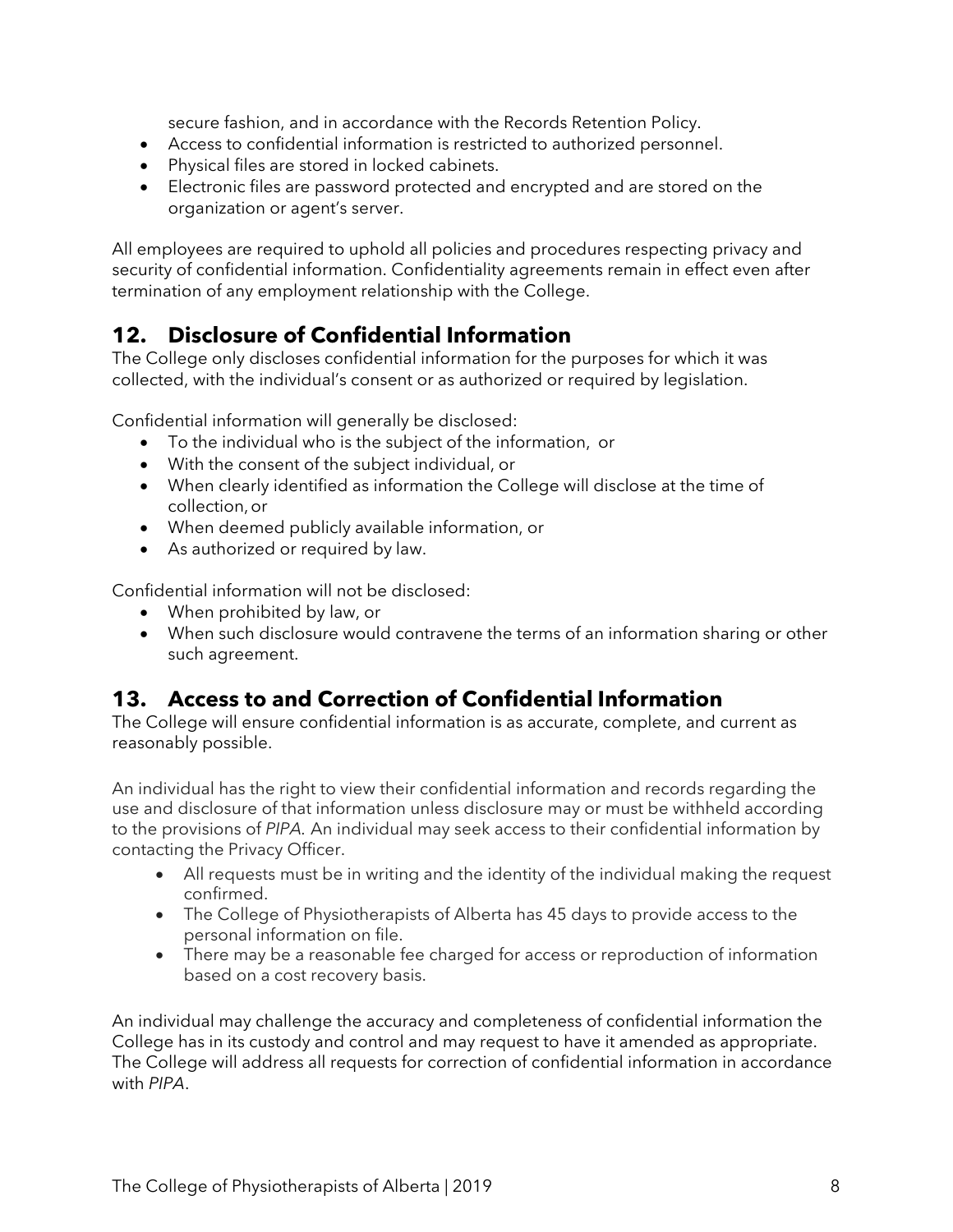The College will update confidential information about an individual upon notification from theindividual, in accordance with Sections 35(2) and 135.92(5) of the HPA, and the provisions of *PIPA*. The College will, whenever authorized and reasonable, allow individuals to update their own confidential information.

# <span id="page-8-0"></span>**14. Retention and Destruction of Confidential Information**

In accordance with PIPA, Section 35, the College will retain personal information only for as long as reasonably necessary for regulatory business or legal reasons.

The College will maintain records of investigations and hearings, copies of ratified settlements and admissions of unprofessional conduct, and records of complete registration applications and reviews for a minimum of ten years and may retain records indefinitely.

The College will maintain financial records for a minimum of seven years following the year in which the record was made (e.g. all records pertaining to fiscal year 2012 must be maintained until fiscal year2019).

College management will determine the retention schedules for other records containing confidential information.

### <span id="page-8-1"></span>**15. Incident Response**

The College will respond to any incident, real or potential, involving confidential information under its control which could significantly impact the privacy of confidential information or College operations.

- Employees will report all security breaches or privacy compliance concerns to the College's Privacy Officer.
- The Privacy Officer will review all privacy concerns and evaluate the probability and severity of the risk, implementing appropriate safeguards to mitigate the risks identified.
- The Privacy Officer will investigate all privacy breaches and evaluate the severity based on the degree of harm to the individuals involved, the sensitivity of the information, and the degree of malicious intent. Additional staff will be involved in the investigation as necessary to determine the cause of the breach and to implement any corrective or disciplinary actions required.
- Depending on the nature and severity of the breach, the Privacy Officer will notify the affected parties subject to the breach.
- The College will share the results of the investigation to appropriate staff and take any correctiveaction.
- The appropriate supervisory/managerial staff will apply any applicable disciplinary action.
- The Privacy Officer will report privacy breaches to the OIPC as required by *PIPA* and may report privacy breaches to the College of Physiotherapists of Alberta's governing Council, depending on the nature and severity of the privacy breach.

# <span id="page-8-2"></span>**16. Compliance**

Employee or vendor failure to comply with this policy is cause for disciplinary action up to and including termination of employment or business relationship, and where applicable, legal or other action.